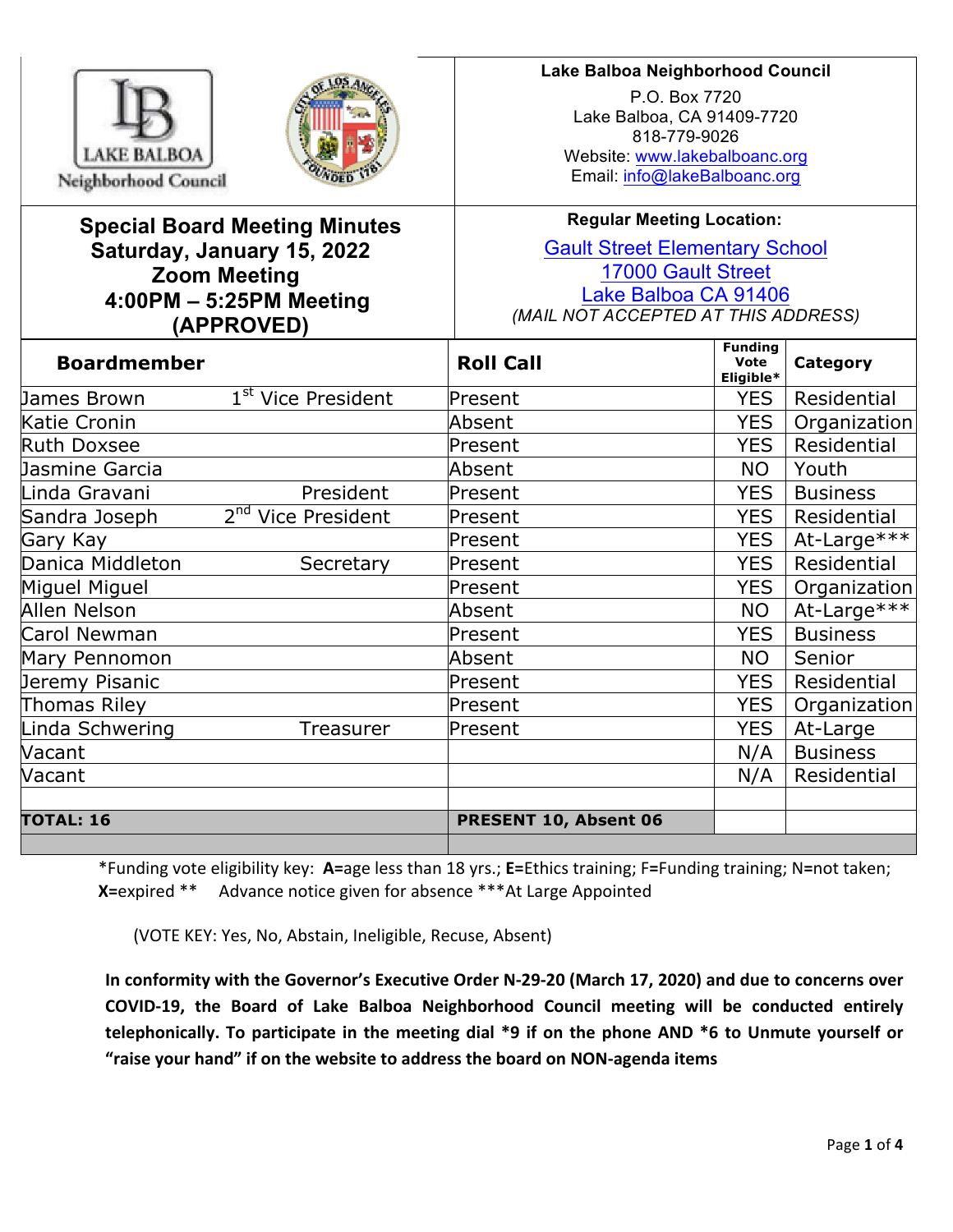- 1. Call meeting to order, welcome to our stakeholders-The Meeting was called to order at 4:00PM by President **Linda Gravani.**
- 2. . Roll Call The Roll was called by President Linda Gravani

| LBNC ITEM 2. Roll Call (4:01PM)                      |                            |  |  |  |
|------------------------------------------------------|----------------------------|--|--|--|
| Present-10                                           | Absent                     |  |  |  |
| Brown, Doxsee, Gravani, Joseph, Kay, Miguel, Newman, | Cronin, Garcia, Middleton, |  |  |  |
| <b>Pisanic, Riley, Schwering</b>                     | Nelson, Pennomon           |  |  |  |

### 3. ADOPTION OF THE AGENDA FOR JANUARY 15, 2022

#### **Motion Passed (4:10PM)**

| LBNC ITEM 3 Motion that LBNC adopt the agenda for January 15, 2022 Special Meeting. |             |             |                            |  |
|-------------------------------------------------------------------------------------|-------------|-------------|----------------------------|--|
| Moved: Gravani, Second:                                                             |             |             |                            |  |
| $Yes-10$                                                                            | $No-00$     | Abstain     | Absent-05                  |  |
| Brown, Doxsee, Gravani, Joseph, Kay, Miguel,                                        | <b>None</b> | <b>None</b> | Cronin, Garcia, Middleotn, |  |
| Newman, Pisanic, Riley, Schwering<br>Nelson, Pennomon                               |             |             |                            |  |

Public Comment: No Comment

*Middleton joined meeting at 4:11PM.* 

#### 4. DISCUSSION AND POSSIBLE ACTION REGARDING NEW MEETING LOCATION FOR LBNC MEETINGS. Gravani

#### **Motion Passed (4:15M)**

LBNC ITEM 4 Motion that LBNC approve 7900 Balboa Blvd location for neighborhood council in-person meetings. **Moved: Gravani, Second: Joseph**

| $Yes-10$                                     | $No-00$     | <b>Abstain</b> | Absent-04               |
|----------------------------------------------|-------------|----------------|-------------------------|
| Brown, Doxsee, Gravani, Joseph, Kay, Miguel, | <b>None</b> | Middleton      | Cronin, Garcia, Nelson, |
| Newman, Pisanic, Riley, Schwering            |             |                | Pennomon                |

Public Comment: Much discussion regarding capacity, parking, contract needed, restaurant noise with live band performances, location that states Van Nuys and not Lake Balboa, refreshments

## 5. DISCUSSION AND POSSIBLE ACTION REGARDING LBNC MEETING START TIME. Kay

## **Motion Passed (4:18M)**

LBNC ITEM 5 Motion that LBNC move virtual general board meetings from 7PM to 6:30PM until we go back to inperson meetings at which time we can revisit.

**Moved: Kay, Second: Brown** 

| <b>Yes-07</b>                                | $No-04$      | <b>Abstain</b> | Absent-04               |
|----------------------------------------------|--------------|----------------|-------------------------|
| Brown, Joseph, Kay, Miguel, Newman, Pisanic, | Doxsee,      | <b>None</b>    | Cronin, Garcia, Nelson, |
| <b>Schwering</b>                             | Gravani,     |                | Pennomon                |
|                                              | Middleton,   |                |                         |
|                                              | <b>Riley</b> |                |                         |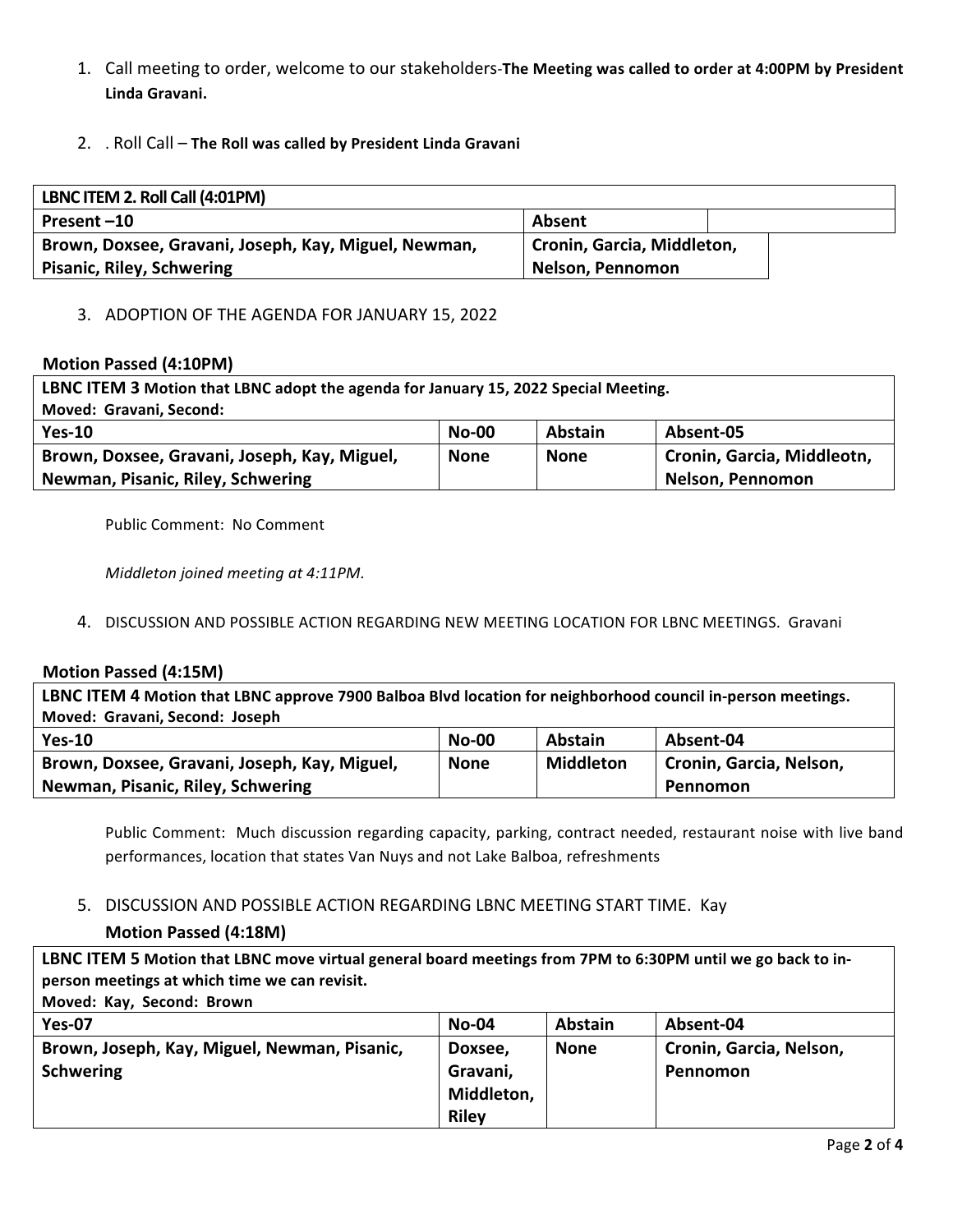Public Comment: Much discussion on pros and cons of earlier meeting time.

# 6. DISCUSSION AND POSSIBLE ACTION REGARDING APPOINTMENT OF ALTERNATE SIGNER. Gravani **Motion Passed (4:27M)**

| LBNC ITEM 6 Motion Gravani would like to appoint Tom Riley as second signer. |         |         |                         |  |
|------------------------------------------------------------------------------|---------|---------|-------------------------|--|
| Moved: Gravani, Second: Middleton                                            |         |         |                         |  |
| $Yes-11$                                                                     | $No-00$ | Abstain | Absent-04               |  |
| Brown, Doxsee, Gravani, Joseph, Kay, Miguel,                                 | None    | None    | Cronin, Garcia, Nelson, |  |
| Middleton, Newman, Pisanic, Riley, Schwering<br>Pennomon                     |         |         |                         |  |

Public Comment: Discussion on needed Funding training in which Riley agreed to complete.

- 7. DISCUSSION AND POSSIBLE ACTION REGARDING THE BOARD VACANCIES. Gravani Gravani stated there are two Seat openings. One for Residential and one for Business. Please recruit.
- 8. DISCUSSION AND POSSIBLE ACTION REGARDING THE NOVEMBER 2021 MER (Monthly Expenditure Reprot). Schwering **Motion Passed (4:32PM)**

| LBNC ITEM 6 Motion that LBNC approve MER for November 2021. |         |                |                         |  |
|-------------------------------------------------------------|---------|----------------|-------------------------|--|
| Moved: Schwering, Second: Joseph                            |         |                |                         |  |
| $Yes-11$                                                    | $No-00$ | <b>Abstain</b> | Absent-04               |  |
| Brown, Doxsee, Gravani, Joseph, Kay, Miguel,                | None    | None           | Cronin, Garcia, Nelson, |  |
| Middleton, Newman, Pisanic, Riley, Schwering                |         |                | Pennomon                |  |

Public Comment: No Comment

9. DISCUSSION AND POSSIBLE ACTION REGARDING THE DECEMBER 2021 (Monthly Expenditure Report). **Schwering** 

## **Motion Passed (4:35PM)**

| LBNC ITEM 6 Motion that LBNC approve MER for December 2021. |             |                |                         |  |
|-------------------------------------------------------------|-------------|----------------|-------------------------|--|
| Moved: Schwering, Second: Brown                             |             |                |                         |  |
| $Yes-11$                                                    | $No-00$     | <b>Abstain</b> | Absent-04               |  |
| Brown, Doxsee, Gravani, Joseph, Kay, Miguel,                | <b>None</b> | <b>None</b>    | Cronin, Garcia, Nelson, |  |
| Middleton, Newman, Pisanic, Riley, Schwering<br>Pennomon    |             |                |                         |  |

Public Comment: No Comment.

10. DISCUSSION AND POSSIBLE REGARDING ZOOM ACCOUNTS. Gravani TABLED.

11. DISCUSSION AND POSSIBLE ACTION REGARDING BUDGET REVIEW FOR FY 2021-22. Schwering.

#### **Motion Passed (4:48PM)**

LBNC ITEM 6 Motion that LBNC amend the fiscal year 2021-2022 budget to the revised Internal Budget Review